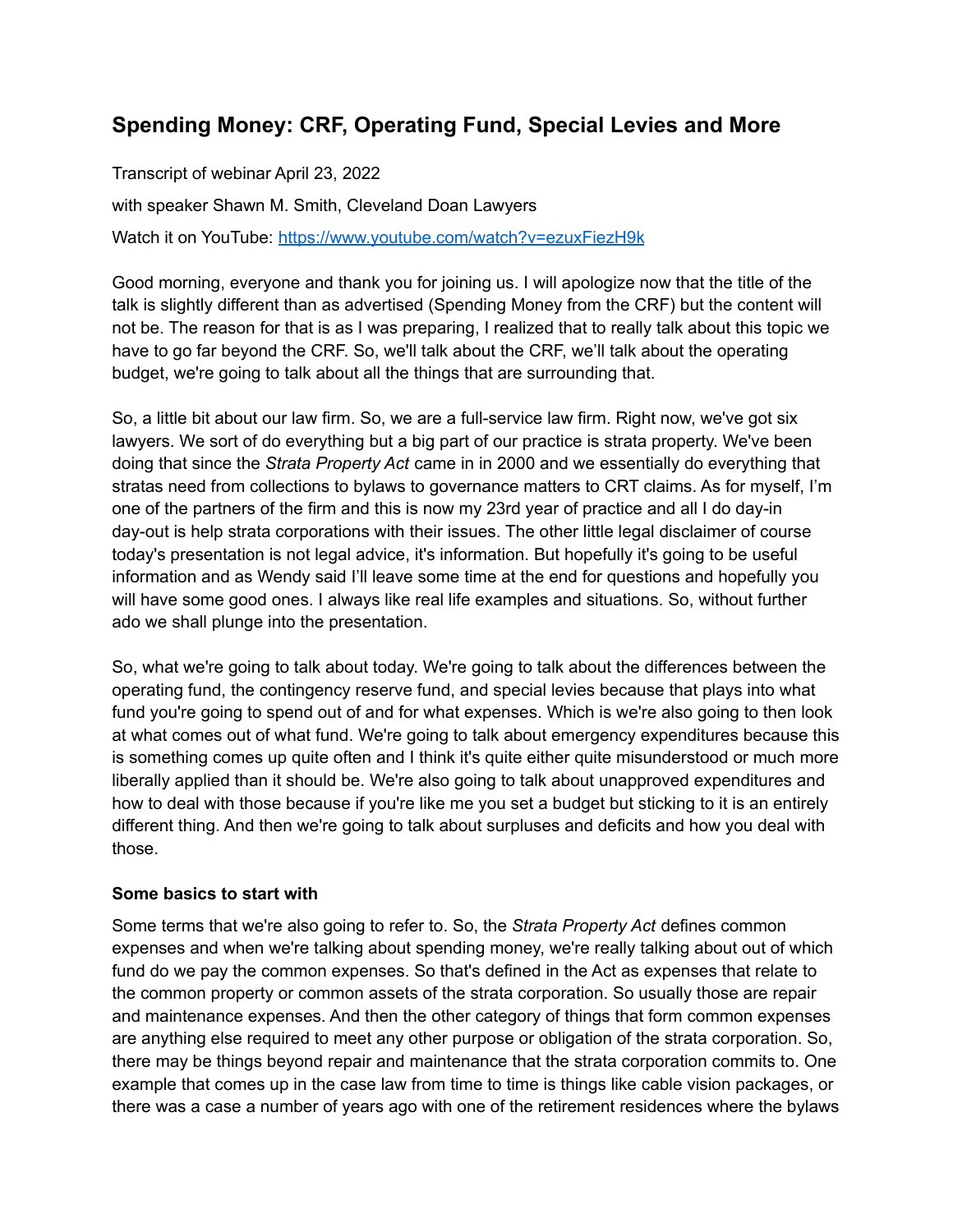committed owners to contributing towards the expenses of running the facility, providing meals, housekeeping etc. So, the case law said that where there's a bylaw that obliges the strata to pay certain amounts or engage certain services those too are common expenses. So, it's not just repair maintenance. It can be other things that the strata has committed to. And then it's [section](https://www.bclaws.gov.bc.ca/civix/document/id/complete/statreg/98043_06#section91) [91](https://www.bclaws.gov.bc.ca/civix/document/id/complete/statreg/98043_06#section91) of the *Strata Property Act* that makes the strata corporation responsible for paying those common expenses.

So, there's two main ways of paying common expenses to funds that the Act contemplates for paying them. Those are the operating fund and the contingency reserve fund or the CRF is what is often the acronym for the contingency reserve fund. I will apologize now if I use the term CRT by accident. There's too many CR acronyms in the strata world. So, if I don't catch myself just insert the right one in. The operating fund is for common expenses that occur once a year or more often. So annual or monthly or weekly. Or are necessary to obtain a depreciation report. So that's a bit of an oddity and was added to the Act sometime after they brought in the depreciation reports because, of course, under the Act you obtain a depreciation report every 3 years. So it doesn't fit with the once a year but it made no sense not to be able to budget for it. So that's the one exception to the once a year or more often than once a year requirement. A contingency reserve fund is for expenses that occur less often than once a year or that do not usually occur, so those sort of one-off things. I like to think of a CRF as sort of capital projects. Things that you're going to do on a larger scale.

## **Operating Fund**

When you're spending out of the operating fund. Or you can only spend out of the operating fund, if it's a line item in the budget. So, it's something that's been included in the budget. Or there's a 3/4 vote resolution at a general meeting and that may sort of be confusing because as you probably know the budget is approved by way of a majority vote. What they're talking about there, what I'm talking about there is that under the Act we'll look at this later we're talking about surpluses. You can spend surpluses on things that are not in the budget by way of a 3/4 vote. If the expenditure is below the maximum threshold for an unapproved expenditure and we'll spend some time again talking about that; the emergency expenditure costs under section 98(3). Or if the owners haven't approved the budget, if you fail to approve a budget at the AGM, you carry on with last year's budget until you approve your new budget. So, you carry on with the same strata fees but you're stuck with the same expenditure limits or limitations as set out in the previous year's budget.

I wanted to touch just briefly on budget requirements. So, [Regulation](https://www.bclaws.gov.bc.ca/civix/document/id/complete/statreg/43_2000#section6.6) 6.6 of the *Strata Property Act* sets out what is supposed to be in the operating budget, what it needs to show. And there's a number of things. The most important that I want to emphasize out of this is item (c) the estimated expenditures out of the operating fund itemized by category of expenditure. So your budget as most of you probably have has different line items with a description of what those are. That becomes important when we're talking about unapproved expenditures So just sort of park that in the back of your mind for now. But your budget can't just be a lump sum it needs to have categories and descriptions of what those are.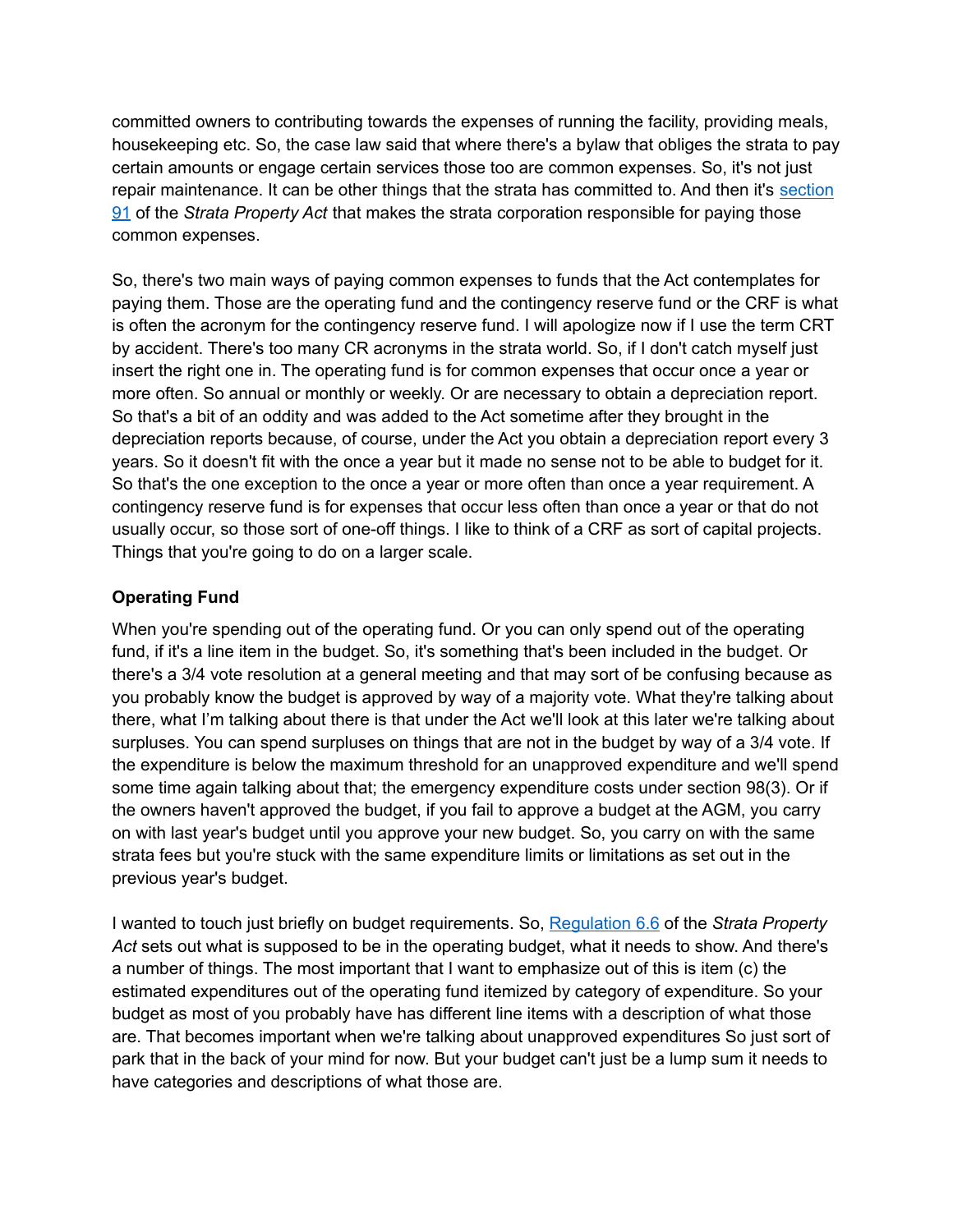#### **Contingency Reserve Fund**

The CRF. So again, it's for expenses that are less often than once a year or usually not at all. And there's two thresholds for approving expenditures out of the CRF. The first is a majority vote if the expense is related to repair, maintenance, or replacement as recommended in the most current depreciation report. So that's the depreciation report that you have on hand. The term "recommended" is a bit of a curious term. What does that really mean? And unfortunately, the Act doesn't define it. There's really no case law on it. It's, as those of you who have a depreciation report or who have looked at one will recall that it covers repairs and maintenance over a very long time spent. So, does "recommended" mean simply mentioned in the report? Or does it need to be a repair that's said to be done in the near future? The only case I could find in my research was a CRT decision by the name of **Sweett v. The Owners, Strata Plan EPS606**, 2021 [BCCRT](https://decisions.civilresolutionbc.ca/crt/sd/en/item/514366/index.do) 1090 and in that particular case the depreciation report said the repairs needed to be done asap. So of course, the CRT said it was appropriate to use the majority vote and that's of course I think a very obvious example. Other things that are not needed to be done asap can they or do they fall within the recommended? My rule of thumb that I apply is if it's between now and the time that the next depreciation report is due then I would definitely consider it to be recommended. Something current. If the fact that the roof will need to be replaced in 20 years. I'm not sure really allows you, within the spirit of the section, to take a majority vote to do work on it now.

The other voting threshold is a 3/4 vote. So that's for anything else. So, any other expense an upgrade perhaps or something that's not mentioned in the depreciation report. So that's a 3/4 vote threshold.

The third way is the emergency expenditure and so we'll talk about that. As you can see already there's some criteria. The definition from the Act is quite detailed. We're going to talk later about exactly what all that means.

## **Special Levies**

There is a third way of raising money that is usually resorted to when you are doing large capital projects, roof replacement, building envelope, because unfortunately most contingency reserve funds are not large enough to fund those projects. Special levies are addressed under [section](https://www.bclaws.gov.bc.ca/civix/document/id/complete/statreg/98043_06#section108) [108](https://www.bclaws.gov.bc.ca/civix/document/id/complete/statreg/98043_06#section108) of the *Strata Property Act*. It establishes first of all the ability for the strata corporation to raise funds by the way of special levies. That's the governing section. It sets out a number of things that need to be in the special levy resolution: the purpose, when the money is due, and so there's a list. So, when you go to, if you're drafting your own resolutions, you need to go to section 108. Work through that checklist. It also talks about how to manage the funds raised by the special levy. They need to be accounted for separately and at the end if there's in excess, if any owner gets over \$100 back, then the money has to go back to the owners. Unlike the other two funds we've talked about, there is no restriction on the type of expense that a special levy can be raised for. So, while I said it typically is raised for things that are more akin to the contingency reserve fund it can be used for operating fund expenses. So, an example would be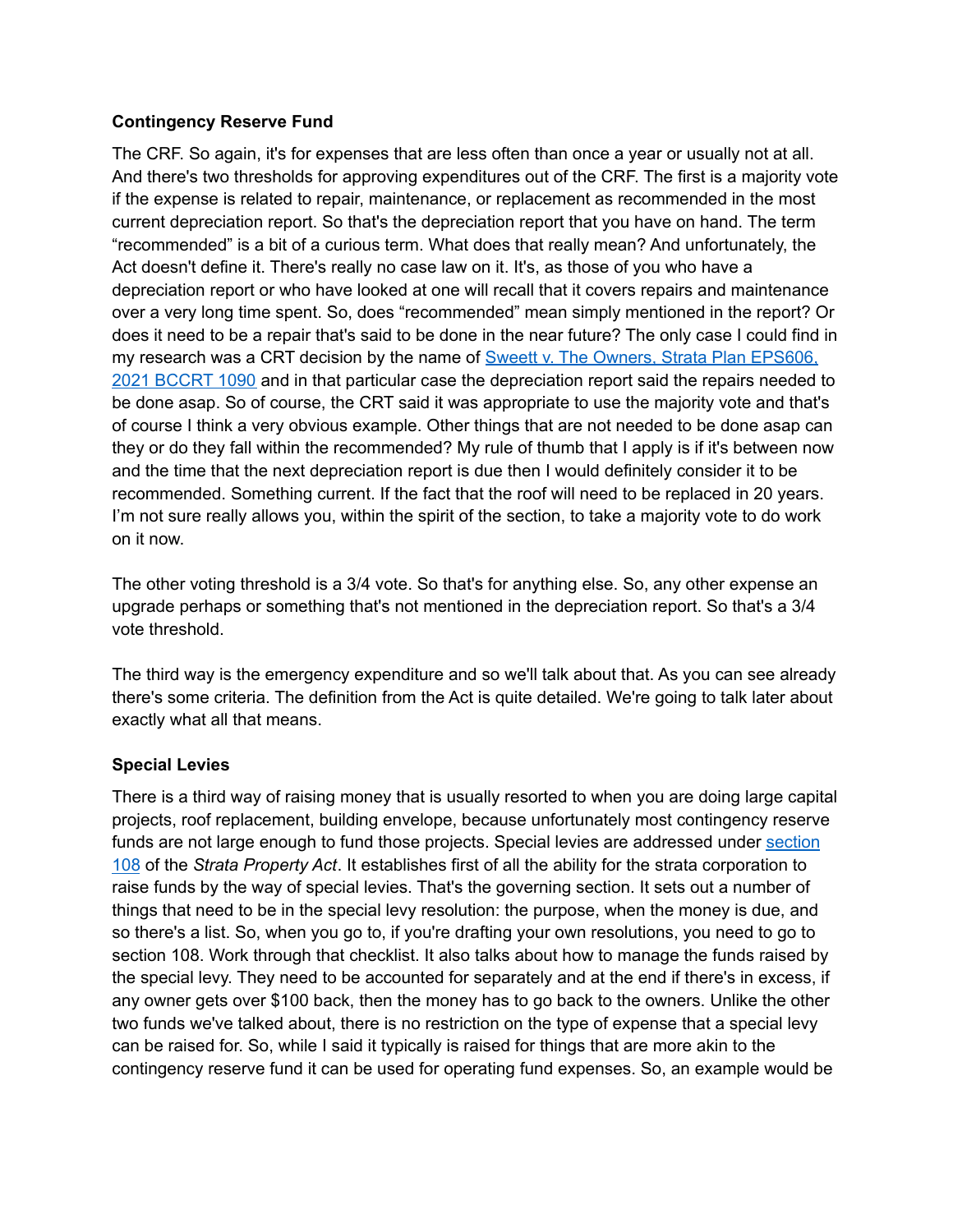is if you ran over your budget and you ran over the wiggle room for unapproved expenditures you'd have to come back to raise the remaining funds by way of a special levy.

The one thing that a fairly recent case has said, you cannot use a special levy to contribute to contingency reserve fund. So that's what Morin v. The [Owners,](https://decisions.civilresolutionbc.ca/crt/sd/en/item/492093/index.do) Strata Plan VR 279, 2021 [BCCRT](https://decisions.civilresolutionbc.ca/crt/sd/en/item/492093/index.do) 122 said. (See also Strata Plan VR386 (The [Owners\)](https://www.canlii.org/en/bc/bcsc/doc/2009/2009bcsc1680/2009bcsc1680.html) v. Luttrell, 2009 BCSC 1680)

And then contributing to strata fees, and this is in fact how you contribute to all common expenses, is by way of relative unit entitlement. So, every strata corporation will have a schedule of unit entitlement. It shows what each strata lot contributes to those expenses whether it's the calculation of strata fees or whether it's by way of a special levy, you'll use the same formula. You'll note that here [section](https://www.bclaws.gov.bc.ca/civix/document/id/complete/statreg/98043_06#section100) 99 refers to subject to section 100. That is a provision in the Act that by unanimous vote—meaning every single strata lot—you can choose a completely different formula. The other thing to note [Regulation](https://www.bclaws.gov.bc.ca/civix/document/id/complete/statreg/43_2000#section6.4) 6.4 provides some exceptions to this relative unit entitlement formula by the way of, if you have types of strata lots, or if there's only certain strata lots that have certain types of limited common property.

## **Which fund?**

So that sort of lays the foundation for what we're going to talk about. So, the big question when the strata is facing an expenditure is what fund? How do I know as a strata council what fund we should be asking owners to pay for this through? The key distinction and you'll see this as we look at the cases is going to be the frequency of the expense. So, is it once a year or more often? Or less often than once a year? What I've noticed over the last year and a half maybe almost two years, the CRT is becoming very strict in its application of these distinctions. You'll see when we go through some case examples there's been some stratas who have gotten themselves in a bit of trouble by not doing it properly.

We're going to look at 5 cases. What we're going to do with each of them is I'm going to give you the type of expenses and then we've got a little poll just to help keep you awake and we'll see what your answers are and then we'll tell you what the CRT decided in the end.

## **CRT Case #1: Greene**

The first is Greene v. The [Owners,](https://decisions.civilresolutionbc.ca/crt/sd/en/item/494363/index.do) Strata Plan KAS 1244 2021 BCCRT 291. So, in this particular case the strata spent money on several repair expenses. There is a security system replacement and upgrade, they installed some locks on attic access hatches, put some screens over the dryer vents, replaced an exterior door, installed some insulation there sorry some venting in the attic, and then they did a fire upgrade and fire system inspection.

So Wendy's going to launch a poll. The question is "what fund do you think those expenses could have been paid from?" Your choices are: operating fund, CRF, or unsure. Okay perfect. So, we have 39% of you said the operating fund, 47% said the CRF, and 14% were unsure. So, we're going to tell you the answer.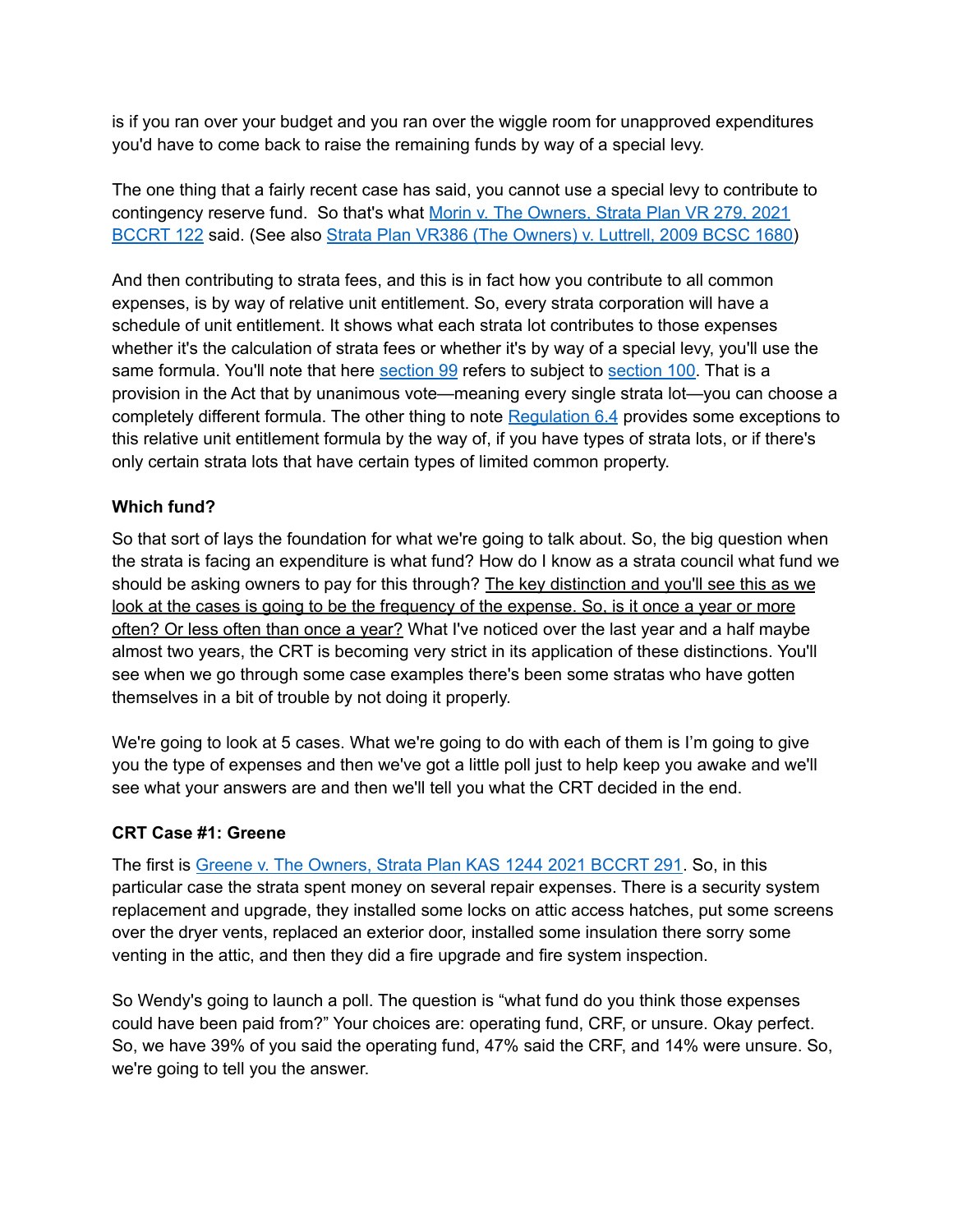So first of all, we'll talk about the fire sprinkler system because it was a bit, it was treated differently even by the strata with respect to what fund. So, it was paid for out of the contingency reserve fund which it should have been because it was a less often than once a year. However, there was, there was one component of it, there is the annual fire inspection got lumped into the system upgrade, a \$500 expense. And the CRT said that should not have been paid out of the CRF because it happens every year and so that expense according to the decision should have been separated from the rest of the project and paid for separately as an operating fund item.

The other repair expenses were, the CRT held should have been paid from the contingency reserve fund because they were things that the strata corporation did not do every year. The interesting thing I found about this case is a lot of those things are, I think would strike you, at least did to me at first blush, is they're very minor things. I think the locks on the attic access in the case were only an \$800 expense, not very not a particularly large expense. But the decision held that because the strata does not put locks on attic accesses every year it was not an operating fund expense. So, the interesting thing with that reasoning is I think it calls into question what is our repair and maintenance category really for? And what can we put in it?

## **CRT Case #2: Dirks**

All right. So, we'll go to the next case. Dirks v. The Owners, Strata Plan [EPS2744,](https://decisions.civilresolutionbc.ca/crt/sd/en/item/492188/index.do) 2021 BCCRT [127](https://decisions.civilresolutionbc.ca/crt/sd/en/item/492188/index.do). So, this was the cost to re-key the building entry locks. \$3,900. Wendy if we could launch the poll and folks you can tell us where you think that should have been paid from. This is where we have the Jeopardy music playing. We really should. All right. So 13% out of the operating fund, 83% under the CRF, and 4% unsure.

Those of you who said the CRF were correct. Because lock rekeying was not an annual event it couldn't, the CRT held that could not come out of the contingency reserve fund. The alternative of course is the strata could have raised a special levy if they didn't want to spend it out of the CRF. An interesting thing to note is that the fact that all the owners at the AGM approved the budget containing the expense made no difference. So that differs a little bit from the reasoning in a later case we'll look at with respect to budget categories. The other thing that the strata had ordered is that it related to security and that should allow it to spend from whatever funds sort of akin to the emergency expenditure and the CRT said no on that one as well.

## **CRT Case #3: Meybodi**

Case study number three: Meybodi v. The Owners, Strata Plan [EPS869,](https://decisions.civilresolutionbc.ca/crt/sd/en/item/491775/index.do) 2021 BCCRT 89. So this was the cost of repainting some of the fences within the strata about a \$20,000 expense. Wendy if you'll launch the poll then we'll have a look at this. All right 8% said operating fund, 89% CRF, and 3% are unsure.

So again, those of you who chose CRF chose correctly. The one thing the strata had argued in this case is because the bylaws referred to the repair and maintenance of fences they considered it more of a maintenance issue and they should be able to be in the operating budget. The CRT disagreed with them and said that again it's the frequency of the task that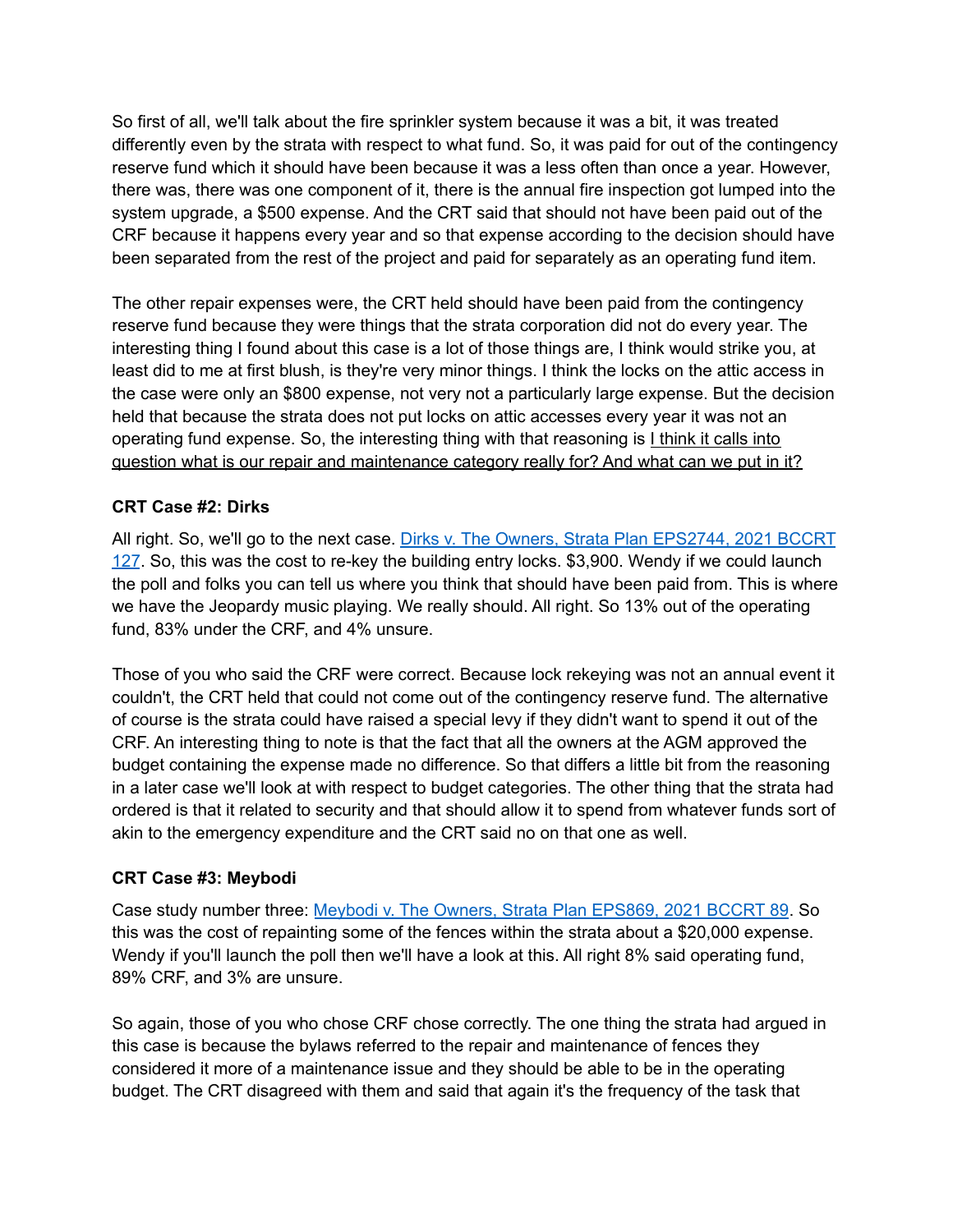governs, not the bylaws or not the general thoughts of the owners. In this case the remedy, and I mentioned this is an interesting remedy, was the order of the strata to immediately move the monies that should have been taken under the CRF back to the operating fund. And some of the other cases the remedy has been to either to do nothing because it was So long ago, or to hold a meeting to approve the expense retroactively.

## **CRT Case #4: Hodgson**

[Hodgson](https://decisions.civilresolutionbc.ca/crt/sd/en/item/520516/index.do) v. The Owners, Strata Plan LMS 908, 2022 BCCRT 117 is another case. In this particular case we had that a patio drainage project that comprised a number of different components. So, they had to core the patio slab, there's some drain installation, membrane replacement, and then some work on planters and shrubs. So, let's launch the poll on this one Wendy and see what people think where this should have come from?

[Wendy] I love that we have so many real-life examples now coming out of CRT cases. [Shawn] Yes, that is, actually the CRT has answered many questions that were not answered before because no one was going to take them to Supreme Court. So, we do get into a lot of these issues that haven't been addressed before. It's very helpful. All right 7% said operating fund, 88% CRF, 5% unsure.

So, the CRT said those were not operating fund expenses which is where the strata had paid for them as part of their general repair and maintenance budget. It disagreed that they were typical of other building landscaping maintenance things that occur every year. That had been the strata's argument as well, this is you know we do repair and maintenance all over the place various things. This was just one of many projects. The CRT held that the strata should have obtained ownership approval either to pay out of the CRF or again alternatively a special levy.

# **CRT Case #4: Borland**

The last case [Borland-Spry](https://decisions.civilresolutionbc.ca/crt/sd/en/item/494871/index.do) v. The Owners, Strata Plan EPS4534, 2021 BCCRT 339 dealt with a number of things I think that stratas often encounter. One of which was a tree removal services. They spent some money on that as part of ongoing efforts to remediate the landscaping. It's a fairly new strata but the landscaping had not been done either properly or to the owner's satisfaction. Part of that was also adding bark mulch annually to various locations based on the recommendation of the landscaping committee. So they would say well this area needs some more mulch, this area is fine. They had to install some paddleboard storage racks and then they put in some automatic door opener or accessibility buttons.

[Wendy re poll] Oh this is a good one we've got a little more undecided here. [Shawn] Yeah that's why I saved the best for last, sort of. All right. So we have 32% said out of the operating fund, 36% under the CRF, and 32% are unsure.

So, you're in good company with that variety of answers because the CRT broke it down subject by subject and then treated them slightly differently. So, with respect to the landscaping issues the tree removal and both the bark mulch, in this decision held that that could be part of the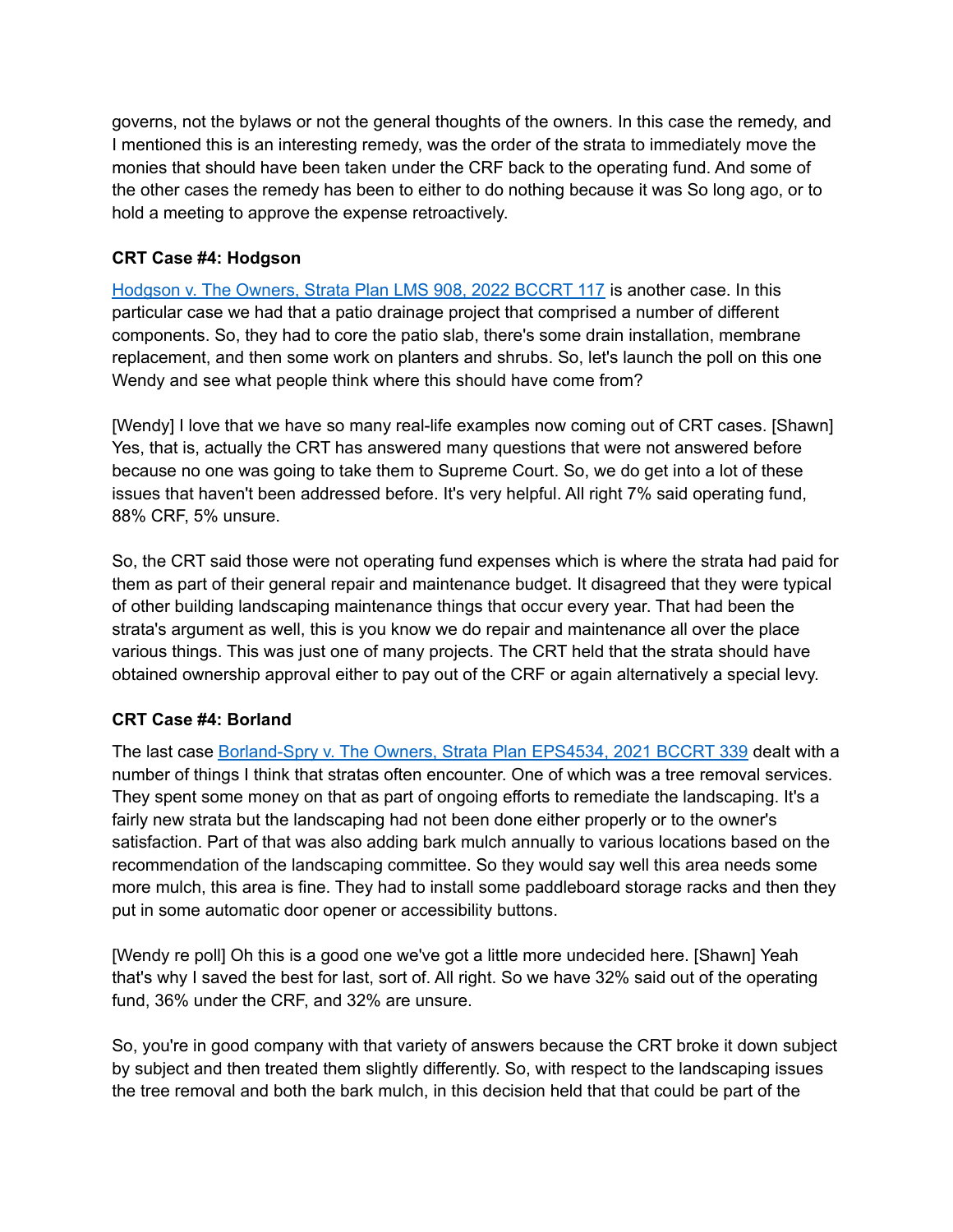operating fund. It could be an operating fund expense because they were part of ongoing, at least the tree removal was part of ongoing issues for remediating the landscaping. And then the owners had to prove the mulch as part of the overall landscaping budget. So, the CRT thought that was part of the landscaping line item.

When it came to the accessibility buttons the strata simply well. So, it's a little bit more complicated. The strata had budgeted for a CRF expenditure of one button and then realized they needed two. So, the second one they just decided to slip under the security entry phone lease line item in the operating budget. And the CRT said that they couldn't have done that for two reasons, one of which is it's unrelated to that category that's not approved in the operating budget, and it was a unique purchase. So, I kind of like that phrase that they used. It was something that, again, that strata doesn't purchase that type of thing every year.

When it came to the paddleboard racks, those the CRT held were again a unique one-time expense. The strata had tried to put them through the contingency reserve fund on the basis that it was an emergency expense because the fire inspection had said they need to clear stuff out of some of these rooms. The CRT wasn't going to buy that for two reasons, one of which is it took the strata two months to get the racks installed after the report. So, when we talk about emergency expenditures, you'll see why that's important. And it said also if there was an urgency the residents simply could have removed their paddleboards.

#### **BC Supreme Court case: LMS 509**

So those give you some examples of how the CRT has been approaching these issues and also the degree to which they will parse them through. Law is, I sometimes say tongue-in-cheek, a rule and a whole bunch of exceptions to it. So, I've left the exception to the end.

This is a fairly old case. It's a BC Supreme Court case from 2001 ([Strata](https://www.canlii.org/en/bc/bcsc/doc/2001/2001bcsc201/2001bcsc201.html) Corp. LMS 509 v. [Andresen](https://www.canlii.org/en/bc/bcsc/doc/2001/2001bcsc201/2001bcsc201.html) et al, 2001 BCSC 201) and in it the court, the issue is whether or not building envelope repair expenses could be included in the operating fund. So again, the court grappled with this issue of how often does the expense occur. In this particular strata, they'd been struggling piecemeal with building envelope repairs for a number of years, and spending money every year on it. So, the court in the end said well, the major repair costs—which were somewhere in the hundreds of thousands if I recall correctly—could be put through the operating fund because they had been doing this every year. It was a once a year or more often expenditure. They were no longer unusual or extraordinary. So that's a bit of a twist to what we've been talking about, but I think it's going to be a rare exception.

## **What does all this mean to you as a strata?**

I think what it means for stratas is they have to carefully consider how often a particular expense occurs. So, they're not going to be able to just kind of choose a category. They think, need to give some thought to it. If it's an expense that is not one that occurs annually or a unique expense as the CRT used in Borland, you're either going to need to call a special general meeting as expenses arise throughout the year, or you need to start planning very carefully for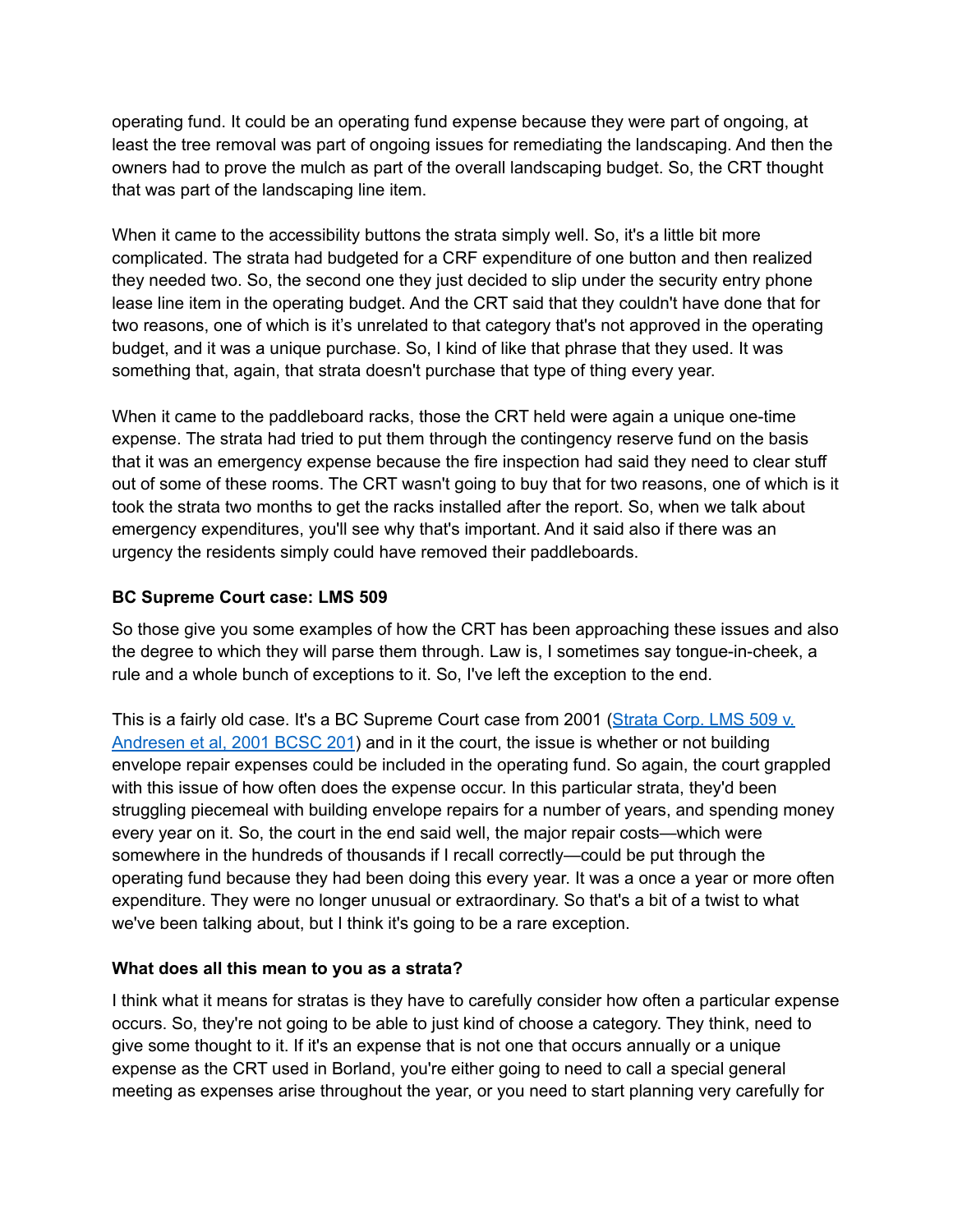your AGM to ensure you've got resolutions on the AGM to spend from the contingency reserve fund. Or do you start to consider more frequent work and descriptive budget categories? So, remember when I said at the beginning when we talked about [Regulation](https://www.bclaws.gov.bc.ca/civix/document/id/complete/statreg/43_2000#section6.6) 6.6 and the categories of the budget? One of the things that in *Borland* the CRT looked at is that the line item was landscaping and there was a very clear discussion recorded in the minutes about what constituted that. So that's perhaps a way of moving certain expenses that might otherwise be considered to be CRF into the operating fund. Practically this could mean lower repair and maintenance line items. When you look at the *Greene* decision what actually is left that we can do out of that category? Could mean higher CRF contributions. If you're going to have to put more things through the CRF, you're going to have to put more money in there. Or alternately more special levies. Or you again take that *LMS 509* case and start somehow trying to spend things every year, spread it out, and start to make it an annual expense. Wendy, I notice we've got some questions in the Q and A and I thought maybe I would just pause here for a moment and answer those if they relate to what we've been talking about. So, I'll just have a quick look at those.

#### **Question 1:**

Q: Do you have to have a 3/4 vote for replacing locks for \$800?

A: Just to emphasize, yes, that in fact was what the CRT said because they didn't do that every year. So that's why, if that line of thought continues that's why you have to really start budgeting carefully, or thinking carefully at the AGM what your expenses are going to be.

#### **Question 2:**

Q: What about predicted one-time legal fees, for example taking an owner to the CRT for collection of fines?

A: So legal fees is something we're going to talk about when we get to emergency expenditures and also unapproved expenditures. It's hard sometimes to predict what your legal fees are going to be. I get it nobody likes to pay lawyers so the budget's often small. And so those are things you do have to grapple with. I will say you should make sure though that you have a line item at least for legal fees so that it's in the budget.

#### **Question 3:**

Q: If owners all agreed to use the operating fund what caused the cases to come in front of the CRT for a ruling in the first place?

A: Somebody changed their mind. Or sometimes you can't always tell from the decision when they say all the owners it might have been all the owners at the meeting, but not all the owners in the strata.

#### **Question 4:**

Q: It seems reasonable to have a miscellaneous maintenance category to cover the small repairs rather than convene an SGM for a 3/4 vote.

A: I completely agree but when you look at the reasoning applied in the *Greene* decision, at least that adjudicator, didn't think so. They were very strict on the application of what, of how often the expense occurred. So, I think to get around that you might want to look applying sort of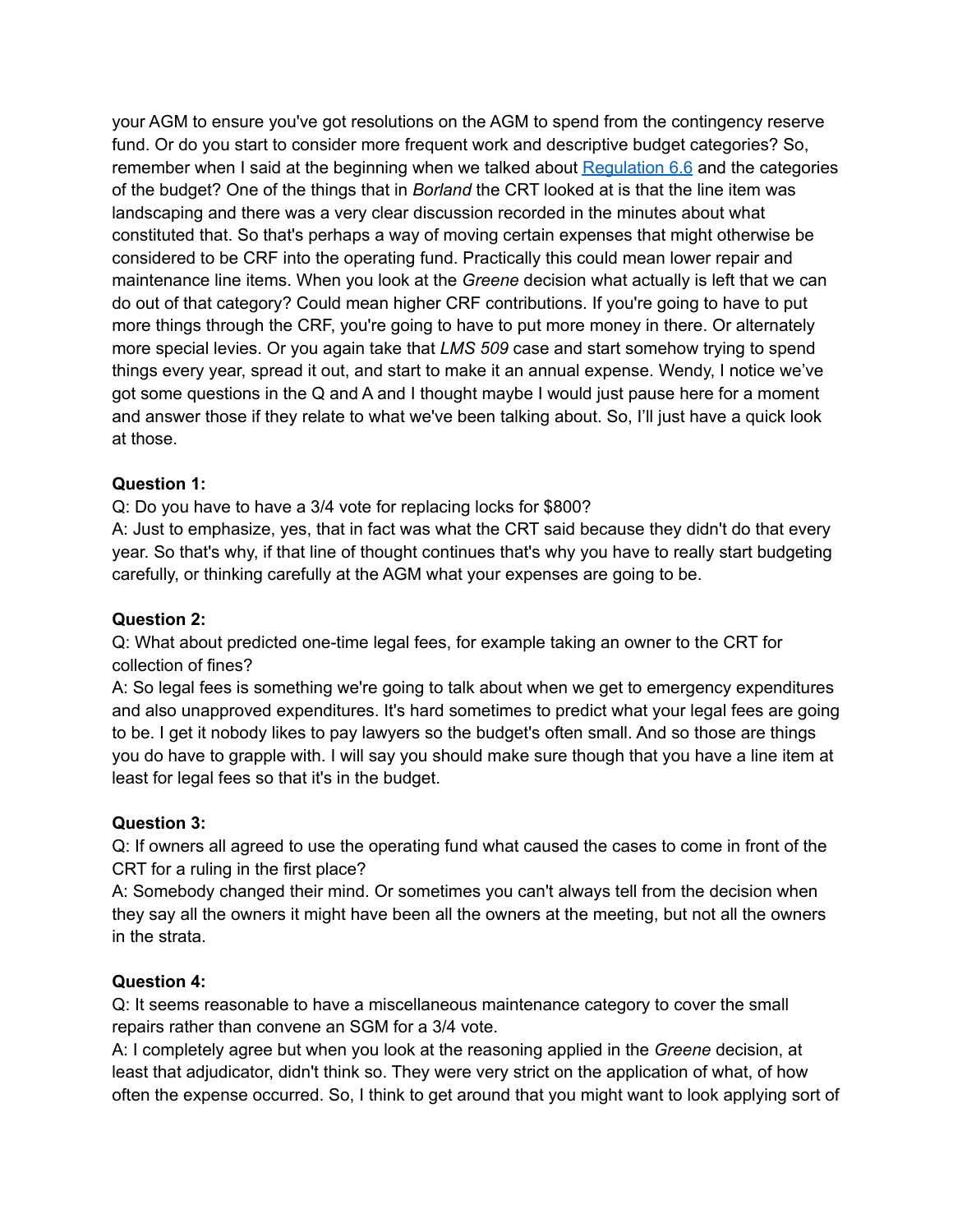the logic from the Borland case defining what that category is about and being trying to cover it that way. Because it certainly would not make sense to call an SGM to raise money to spend \$800 to replace locks but sometimes the Act is what the Act is.

All right take one last question and then we'll just keep us on track.

#### **Question 4:**

Q: During the fiscal year a common property window is broken and needs replacement for \$400. Operating fund or CRF?

A: I think the answer depends on how often your windows get broken and how often you're replacing them. If you're always doing window replacement then I think operating fund clearly. If windows don't get broken that often, on a strict interpretation, it's going to be a CRF expenditure. But good, you're all starting to think about the complexities that arise when you're looking at the expenditures of cases.

## **Emergency Expenditures:**

We'll turn now to emergency expenditures. [Section](https://www.bclaws.gov.bc.ca/civix/document/id/complete/statreg/98043_06#section98) 98 of the *Strata Property Act* deals with emergency expenditures and I pulled out the three subsections that apply specifically to it. Subsection (3) sets out the criteria for when you can make it or what is an emergency expenditure. Subsection (5) sets out a restriction. And then (6) requires the strata to inform owners as soon as feasible about the expenditure. And that's something that often gets overlooked. And as soon as feasible doesn't mean at the next AGM or six months from now. If it's either a note out to people or if you're having a council meeting in short order you can deal with it then.

So, to be an emergency expenditure you have to tick off certain boxes. First of all, there must be reasonable grounds to determine, to say that it is an emergency. So how would you objectively justify that? It must be immediately necessary, the expenditure must be immediately necessary. So, what does that mean? I made a note at the bottom of the slide. Essentially the way you judge that is, can it wait 20 days? 20 days is the length of time that it takes to give notice to call a special general meeting to get approval. If it can wait longer than 20 days it is not an emergency. It's not immediately necessary.

It also has to be necessary to ensure safety or prevent significant loss or damage whether physical or otherwise. And so that now—due to some amendments to the Act—includes obtaining and maintaining insurance. But there's the test you have to meet. You have to show that there's a safety issue or that there's going to be loss or damage that's going to occur and significant loss or damage. The other thing, and this is often overlooked, is that it must not exceed the minimum amount needed. So, what is the band-aid solution? So, I like to use a roof repair as an example. So, if a hole develops suddenly in a roof from a really bad seagull or something falling off plane, or whatever might cause a hole in the roof, and then you have to spend money to fix it on an emergency basis. Tarping it or some very simple solution is going to be the minimum amount needed. You can't go ahead and re-roof the whole building because of that one hole. So, you have to restrain to the band-aid solution.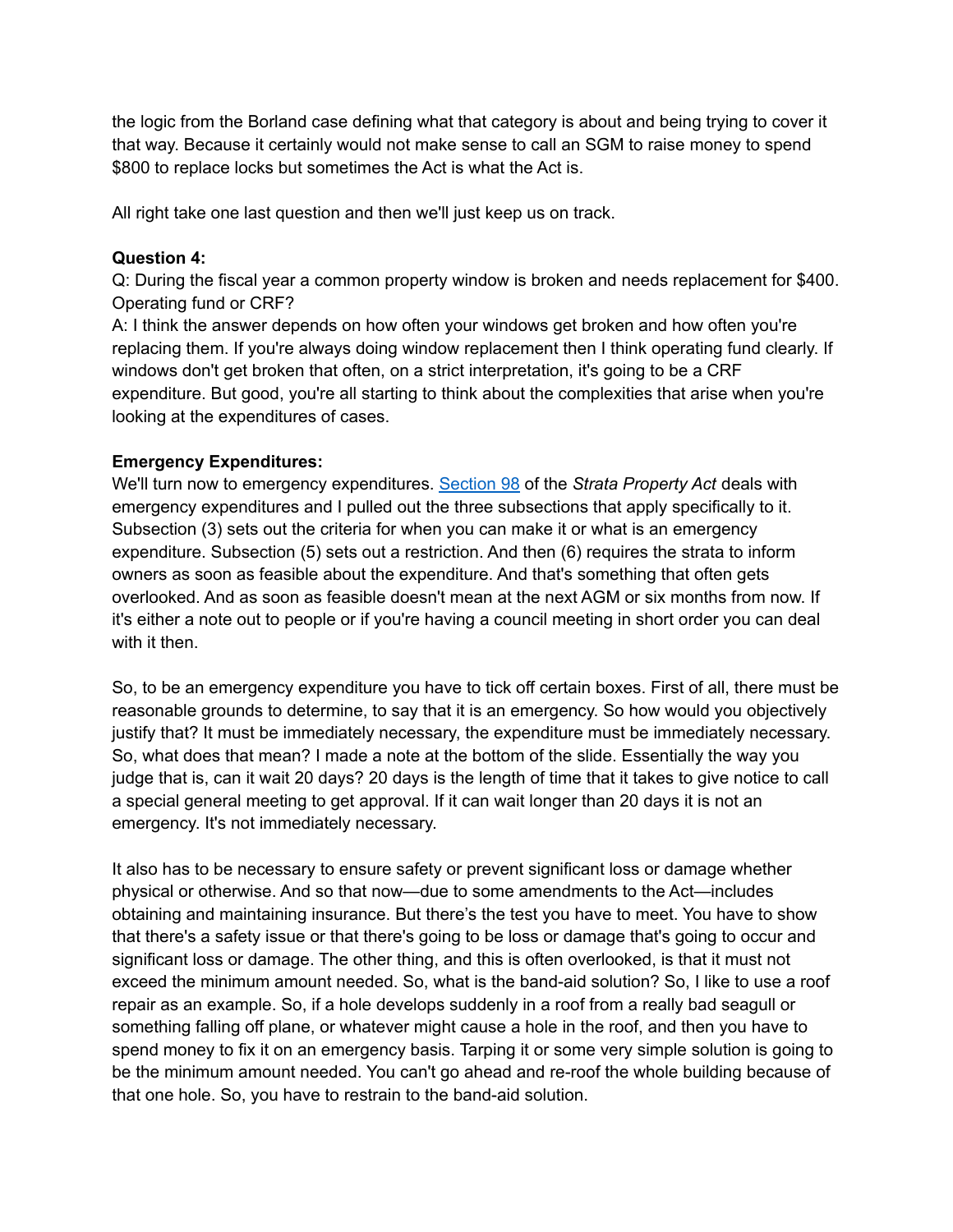There are some cases that have looked at emergency expenditures. So, [Mitchell](https://www.canlii.org/en/bc/bcsc/doc/2015/2015bcsc2153/2015bcsc2153.html) v. The [Owners,](https://www.canlii.org/en/bc/bcsc/doc/2015/2015bcsc2153/2015bcsc2153.html) Strata Plan KAS 1202, 2015 BCSC 2153 is a BC Supreme Court case and in there the court said a "thoughtful analysis" of whether an expense is an emergency is required. So not just for example "yeah, we're going to make this an emergency expense". Council has to think about it and apply that test. What's helpful in the second bullet point is having some independent evidence or the advice of a professional. So, an engineer or a trades person. Somebody that says this can't wait 20 days, it needs to be done now.

The fact that something needed repair and you should have gotten to it and you haven't and now there's some sudden urgency to that, doesn't now automatically make that an emergency. In fact, it indicates the opposite. If you've left it for three months it's not an emergency. One exception to that is that sometimes things can suddenly become an emergency because they may worsen just due to a change in circumstances. But simply because the strata suddenly wakes up one day and goes "oh we need to get this done", that doesn't make it suddenly an emergency.

In the Stevenson case [\(Stevenson](https://decisions.civilresolutionbc.ca/crt/sd/en/item/234187/index.do) v. The Owners, Strata Plan VIS 1419, 2017 BCCRT 70) the CRT looked at the lumping of expenses and you can't lump non-urgent expenses in with urgent expenses. You have to separate them out. So that goes back to that minimum amount necessary.

Cost overruns. In Stevens v. The [Owners,](https://decisions.civilresolutionbc.ca/crt/sd/en/item/496741/index.do) Strata Plan KAS 2490, 2021 BCCRT 492 the strata did a project, they ran over budget, and again it was a small amount. I believe it was somewhere around \$750, and they just paid for it out of the CRF and deemed it to be an emergency. And the CRT said no it's not, that's not what that fund is for. It's not urgent. You should have gone and got owner approval.

Legal fees are an interesting category expense. So sometimes they can be an emergency expenditure if there's something urgent that the strata needs to respond to where there's any issue that is going to—shall we say explode and cause the strata money or damage in some other way—then it could be deemed to be an emergency. Just because the legal issue arises though doesn't automatically make it an emergency. You have to look at the consequences. So, it could in fact just be an unapproved expenditure, have to be treated as an unapproved expenditure. So, in that category you have to again look at the "thoughtful analysis" from Mitchell, what is the situation that we're actually facing?

#### **Unapproved expenditures**

Which leads us to unapproved expenditures. So, [section](https://www.bclaws.gov.bc.ca/civix/document/id/complete/statreg/98043_06#section98) 98. The first two subsections deal with what that is. So, subsection (1) gives the power for the strata to spend money beyond what's budgeted and then subsection (2) imposes some limits or restrictions on that.

So, what is an unapproved expenditure? So, section 98(1) says it's something not put forward for approval in the budget. So, in other words it's not something contemplated by the budget.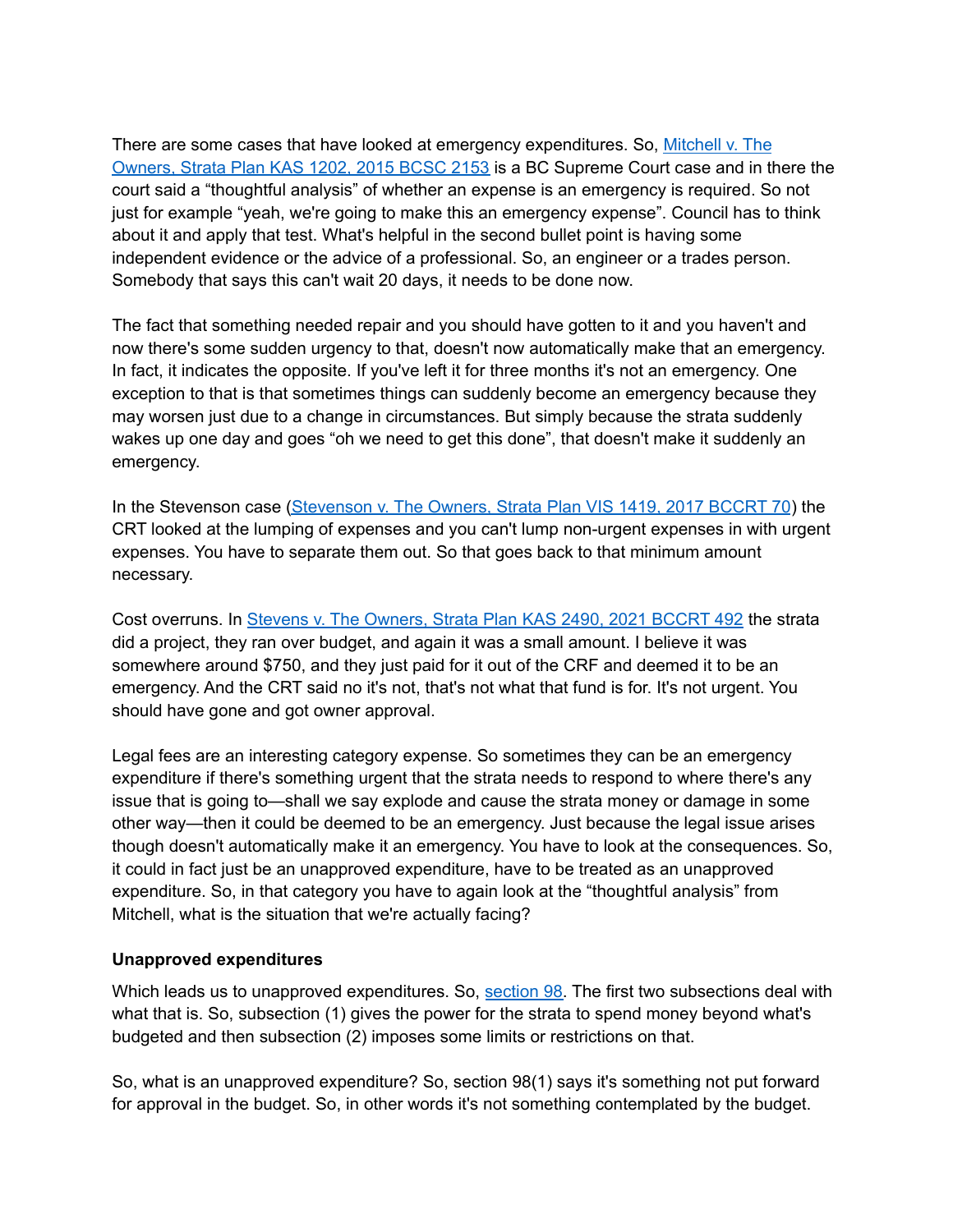But that doesn't really define it I think in a practical sense. So, the SPA doesn't really doesn't expand on that and we're going look at some decisions though where the CRT has looked it up but they seem to take different approaches. One thing I wanted to note before we go there is the Wollf case (Wollf v. The Owners, Strata Plan [NES3191,](https://decisions.civilresolutionbc.ca/crt/sd/en/item/512793/index.do) 2021 BCCRT 987) where the CRT said, that in order for something to be considered an expenditure the money actually has to have been paid. It's not merely incurring the expense it's actually writing the cheque and taking the funds out of either the contingency reserve fund or the operating fund.

So, as I said there's different interpretations in the case law with respect to what an unapproved expenditure is. Woytuik v. The [Owners,](https://decisions.civilresolutionbc.ca/crt/sd/en/item/229782/index.do) Strata Plan VIS 5970, 2017 BCCRT 3 was interesting in that case they held that an unapproved expenditure is only something for which there isn't a line item. So, sort of a sky's the limit approach if you have a \$1,000 for landscaping you could spend \$20,000 and it's not going to be considered unapproved. Perhaps not a practical approach but that was a very narrow view of it. The second is [Gadbois](https://decisions.civilresolutionbc.ca/crt/sd/en/item/468200/index.do) v. The Owners, Strata Plan NES 206, 2020 [BCCRT](https://decisions.civilresolutionbc.ca/crt/sd/en/item/468200/index.do) 353 that essentially said where one or more approved expense categories exceed the budget overall, that would be considered to be an unapproved expenditure. The third line of cases (Haw v. The [Owners,](https://decisions.civilresolutionbc.ca/crt/sd/en/item/400716/index.do) Strata Plan EPS 1869, 2019 BCCRT 509, and [1093870](https://decisions.civilresolutionbc.ca/crt/sd/en/item/521257/index.do) B.C. Ltd. v. The [Owners,](https://decisions.civilresolutionbc.ca/crt/sd/en/item/521257/index.do) Strata Plan NW213, 2022 BCCRT 328) looks at it line item by line item. So, an unapproved expenditure is where you exceed the line item. So, if you had \$2,500 for landscaping and you get to \$2,501 that extra dollar is now an unapproved expenditure.

So, as you can see those cases I think are hard to reconcile. They all take a very different approach. In my mind you can reconcile them. I like sort of a combination between the first two and I often explain an unapproved expenditure as something for which there's not a line item in the budget, or which exceeds the budget overall. With respect to the CRT members saying in the last category, I think this interpretation is more practical and consistent with the SPA. One thing that stratas could consider, section 98 [subsection](https://www.bclaws.gov.bc.ca/civix/document/id/complete/statreg/98043_06#section98) (4) talks about you can put other restrictions and limits on unapproved expenditures. So, could you start to define in fact what an unapproved expenditure is in your bylaws to give it some to reconcile these cases? I haven't seen a case that dealt with that, so I leave it there just as a question.

Sort of a checklist to keep in your back pocket with respect to unapproved expenditures. There is a limit to them. So, under the Act it's \$2,000 or 5% of the strata fee contributions. Or the amount in the bylaws. And so, the other thing to note here is this is a cumulative total for the fiscal year. So, it's not a \$2,000 per unapproved expenditure, that's it for the fiscal year. So, when I draft bylaws for strata corporations, I usually increase that \$2,000 limit. That limit was put back in 1998 when the Act was enacted and as we all know a buck isn't a buck anymore. So, you want to think about inflation. You want to think about what your history in your strata with unapproved expenditures is and you'll want to think about also the size of your strata. \$2,000 for a 4-unit strata might be practical. For a 200-unit strata it's not going to be. Because once you hit that limit, now you're having to call an SGM to approve anything else that's an unapproved expenditure.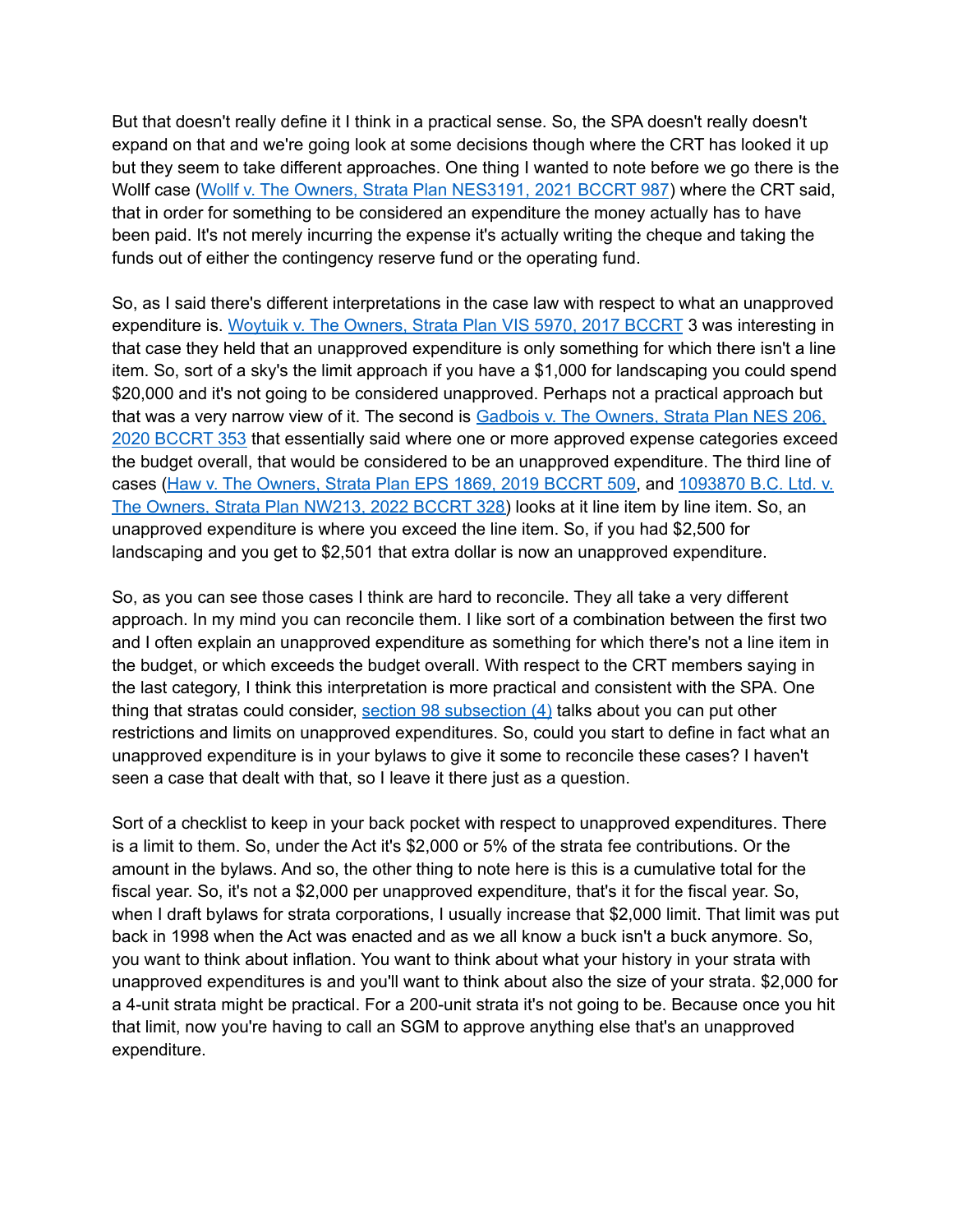That cap however does not apply to emergency expenditures. So, an emergency expenditure is sort of by nature an unapproved expenditure but you're not subject to that cap. However, whatever you spend on an emergency expenditure is going to count towards that cap. So, if you have a \$1,000 emergency expenditure, it's going to go towards that \$2,000 cap. The limit though, however applies only to operating fund expenses. Unapproved expenditures apply only to operating fund expenditures. You can never have an unapproved expenditure out of the contingency reserve fund. You can only have either. Money out of the CRF either has to be approved by a vote or it has to be an emergency expenditure. Operating fund items you can extend them as an unapproved expenditure. So going back to the legal fee example if you exceeded your legal fee budget, the additional legal fees could be an unapproved expenditure.

Some more things to note. You need to seek approval before exceeding the limit. So, you can't run up over past the limit and then try and deal with it at the annual general meeting. Expenses also need to be consistent with the category. So, if you are taking the category approach or you're looking to see if there is a line item, then you have to make sure that that line item is consistent with what you're wanting to refer to as an unapproved expenditure. And then again, the bylaws can set out further conditions in the limitations. So, they can increase the amount, they can put limitations with respect to what could be considered an unapproved expenditure, what couldn't be, or whether certain things need different approvals. You have a bit of flexibility there.

#### **Loans from the CRF**

I also wanted to touch on loans from the contingency reserve fund because this happens quite often. Operating fund, you're a little short, that's kind of like raiding your kid's piggy bank and—not that I've ever done that—but you know you've got this other pot of money, we're going to just go over and get into it. There's only one time that the *Strata Property Act* approves doing that and that's the [Regulation](https://www.bclaws.gov.bc.ca/civix/document/id/complete/statreg/43_2000#section6.3) 6.3. It says that the strata can take money from the contingency reserve fund and loan it to the operating fund where it's a temporary shortage. In other words, you have an expenditure that becomes due but you haven't collected all the strata fees. So often insurance is a good example of this. The premium becomes due in one lump sum in the 2nd or 3rd month of the fiscal year but in fact that's been spread out over 12 months by virtue of the strata fees. So that's the criteria for transferring the money. The other thing is that the loan must be repaid by the end of the fiscal year. So, you can't just roll that insurance loan or whatever other loan over to the next year. It has to be taken care of. Which you should be able to because if you have—if it's simply being done based on a shortage of strata fees—then those will be collected for the rest of the year should take care of itself. What you cannot do is use the contingency reserve fund to make up for poor budgeting. So, if you haven't budgeted enough in the operating fund, you can't just be pulling over money to make up for that. And I know there are stratas out there who do that and then they seek—it's the old the question "do I seek permission or do I seek forgiveness?"—who come and seek forgiveness at the annual general meeting. And by and large I think they get it. But technically under the Act that's not allowed. If it's not to cover a temporary shortage then you have to go to the owners for approval. And then you also have to ask the question "what's the nature of the CRF"? It's for expenses that are less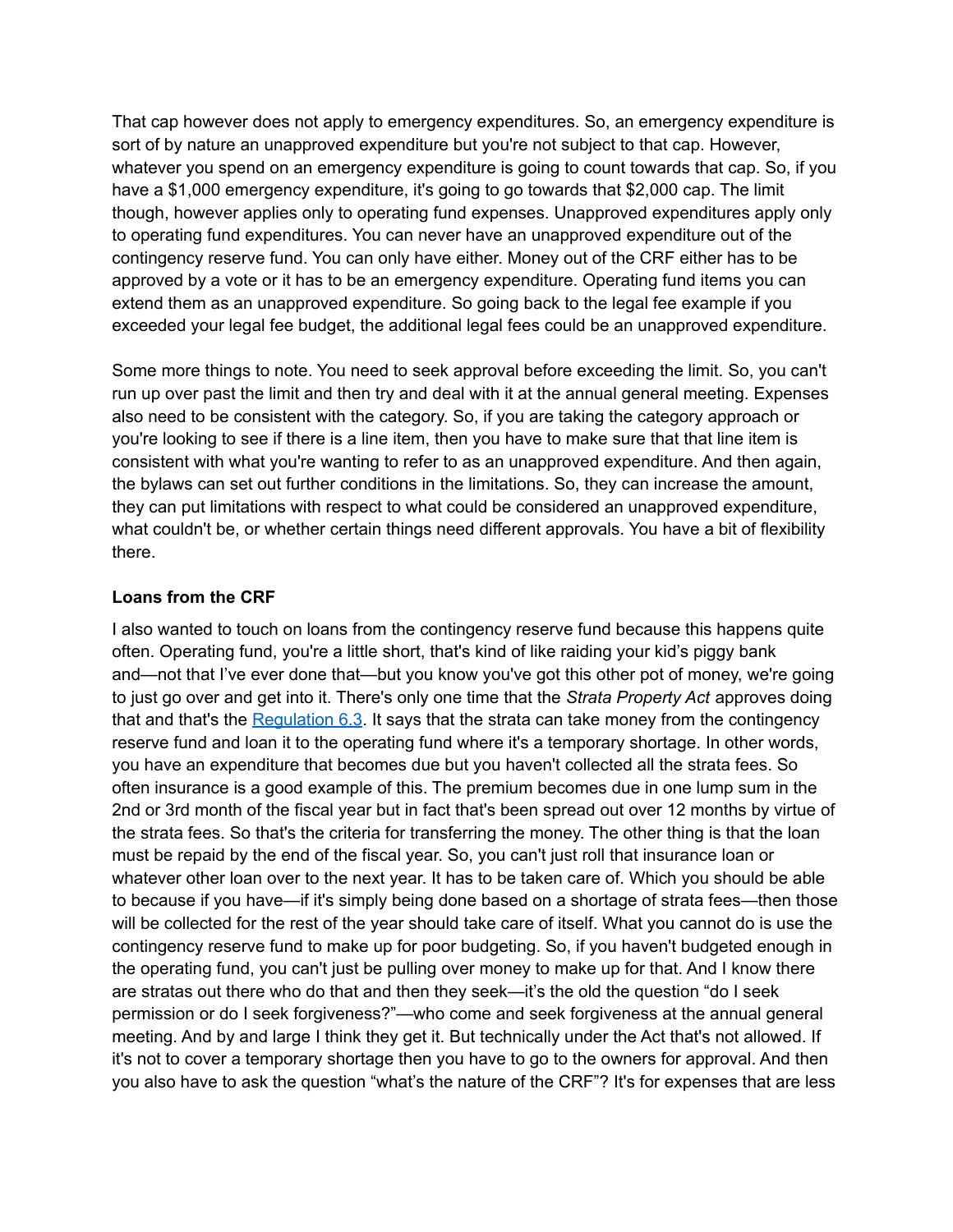often than once a year. So those monies really shouldn't be used to cover operating fund expenses.

#### **Surpluses and Deficits**

So, coming up just in the last couple minutes we'll talk about surpluses and deficits. A surplus is if you end the year with extra money. So, you've spent less than you've budgeted. First of all congratulations, good job! And then now the question is what do we do with this money? So, there are a few things that [section](https://www.bclaws.gov.bc.ca/civix/document/id/complete/statreg/98043_06#section105) 105 says that you can do with it. That surplus can be transferred to the contingency reserve fund. You can carry it forward as a surplus, so a little bit of extra money just there in case you need it. Or you can use it to reduce next year's strata fees. So, you basically apply it towards the budget and then calculate your strata fees off that lesser amount. The Act also says "or any other use approved by 3/4 vote". So, the first three items are usually reflected in the operating budget and approved as part of it. So, either the budget or the financial statements will show what you're going to do with it. The [Kierans](https://decisions.civilresolutionbc.ca/crt/sd/en/item/421464/index.do) case (Kierans et al v. The [Owners,](https://decisions.civilresolutionbc.ca/crt/sd/en/item/421464/index.do) Strata Plan EPS 1290, 2019 BCCRT 1086) which is the second bullet point was interesting because the CRT said actually those first three options you don't even need to go to the owners for approval. Council can decide. If council decides they want to send it to the contingency reserve fund, then they can go ahead. That's not usually my advice. I think that should be left to the owners to decide or at least bless the suggestion put forward by council. The Lo decision (Lo y. The [Owners,](https://decisions.civilresolutionbc.ca/crt/sd/en/item/316685/index.do) Strata Plan VR 2100, 2018 BCCRT 366) the last bullet point says you can use the surplus for non-operating funding expenses. So that's that final category, the 3/4 vote. So, if you have some money sitting here and you want to apply it towards a capital project that would need a 3/4 vote or else you can transfer to the CRF and then do a vote out of the CRF.

Deficits. Nobody likes deficits but sometimes they happen. Budgeting is forecasting. So unlike governments all over the world you just can't keep the deficit going. [Section](https://www.bclaws.gov.bc.ca/civix/document/id/complete/statreg/98043_06#section105) 105 of the *Strata Property Act* says that it must be eliminated during the next fiscal year. So, if you end a year in a deficit position, you have to figure out for the coming fiscal year what you're going to do about it. So, a few ways of eliminating the deficit. You can increase strata fees. So, basically there's a line item in the budget this is "deficit elimination". You can also apply a prior year's surplus against the deficit. So, if you ended the year before in the black, you can now apply that and just get rid of it. Or you can operate below your budget. So, if you're really prudent during the fiscal year you might be able to make up that ground without changing strata fees. The Townsend case ([Townsend](https://decisions.civilresolutionbc.ca/crt/sd/en/item/310614/index.do) et al v. The Owners, Strata Plan NW 2545, 2018 BCCRT 209) is interesting because there's that, and another case by the name of Lawlor et al v. The [Owners,](https://decisions.civilresolutionbc.ca/crt/sd/en/item/419812/index.do) Strata Plan KAS 1459, 2019 [BCCRT](https://decisions.civilresolutionbc.ca/crt/sd/en/item/419812/index.do) 968 which said that it's okay to pass a budget that has a deficit in it, that anticipates ending the year in a deficit, so long as in the next year you get rid of it. I'm not sure that that's the most prudent approach but those two decisions for what they are, are out there.

So that ladies and gentlemen takes us to the end of spending money under the Strata Property Act.